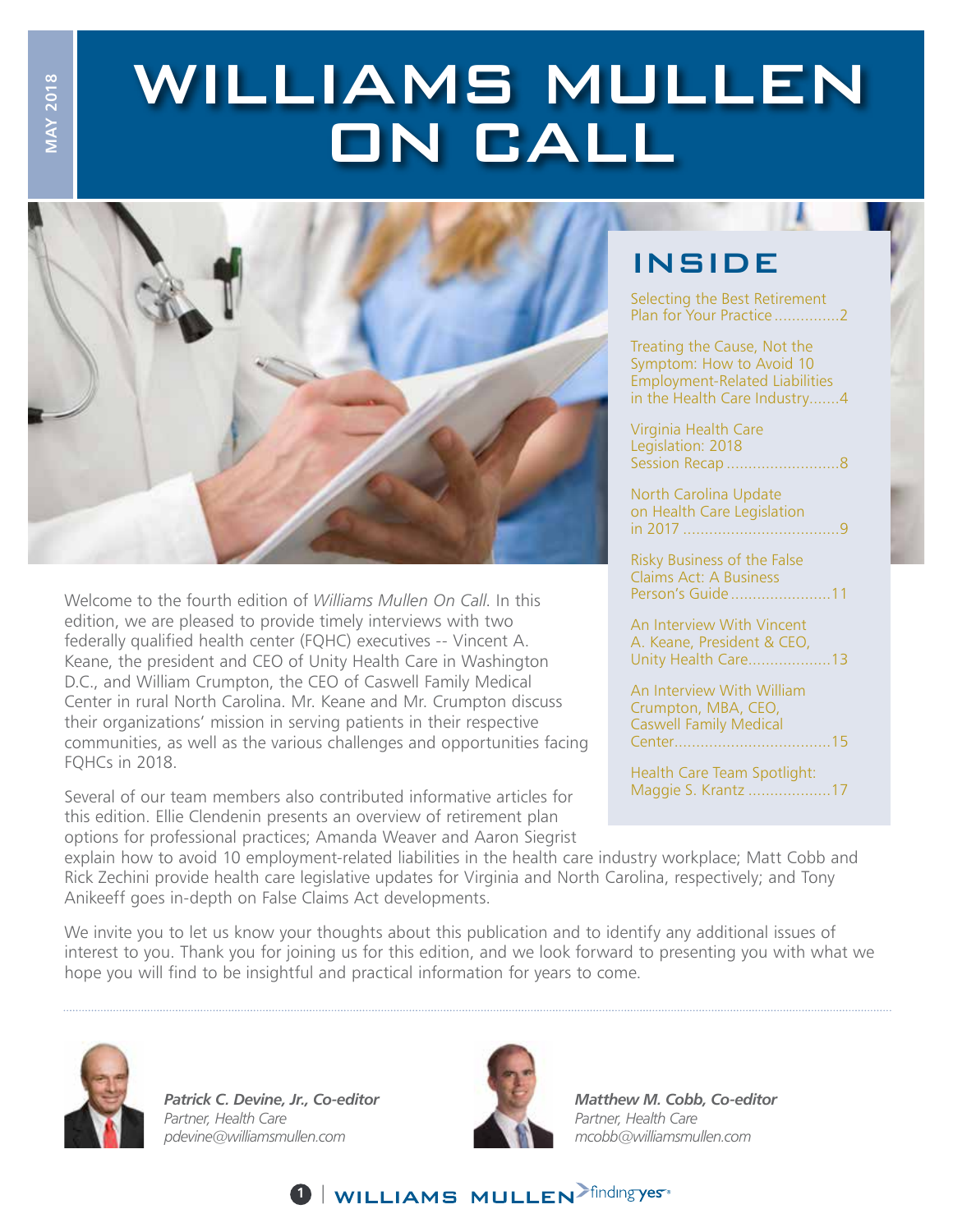# SELECTING THE BEST RETIREMENT PLAN FOR YOUR PRACTICE

#### *By Elinor H. Clendenin*

An independent physician practice that does not have access to a hospital's retirement plans has several retirement plan options to consider. Doctors who are employed by hospitals will usually be able to participate in the hospital's retirement plan that is either an Internal Revenue Code (IRC) section 403(b) plan (if a nonprofit or governmental entity) or an IRC section 401(k) plan that allows employees to make pretax or Roth contributions. These plans will generally have some type of employer contribution either through a matching contribution or an employer contribution. Independent physician practices should also consider implementing a retirement plan for their owners and employees to help maximize retirement savings and lower taxable income. Below is an outline of plans that may be provided.

#### **SIMPLE IRA**

A small practice with under 100 employees may consider setting up a SIMPLE IRA. These plans are very simple to set up and involve little administrative oversight.

The SIMPLE IRA allows the employer to contribute to IRAs set up for employees and selected by the employer. Employees may contribute up to \$12,500 to the

IRA in 2018. The employer must contribute to all employees at least a 2% nonelective contribution or a 3% matching contribution. There is no nondiscrimination testing required, meaning that highly compensated employees would not be limited in their ability to defer pre-tax contributions as may occur with IRC section 401(k) plans.

Eligibility may be limited to employees with two years of service, with a year of service granted to an employee with \$5,000 in earnings. There are no annual filings required. The downside to this plan is that the contribution limit is lower than a 401(k) plan, and an employer contribution must be made to all employees.

#### **401(K) PLAN**

Perhaps the most well-known retirement plan is the 401(k) plan. Employees may defer up to \$18,500 in 2018 plus \$6,000 in catch-up contributions for employees who will be age 50 or older in 2018. The plan may be set up to allow employees to defer on a pre-tax basis or an after-tax basis known as Roth contributions.

An employer may choose to give an employer contribution either as a match or an employer profitsharing contribution, but such contribution is not required. There is flexibility in the amount of the contribution, as it may change by year. Different groups of employees may receive varying employer contributions, though this design must pass nondiscrimination testing for treatment of non-highly compensated employees.

An owner of the practice group may contribute up to \$55,000 a year for 2018 to his or her account as deferrals and the profit-sharing contribution. The contribution is tax-deductible to the owners of the practice as the employer.

Service for eligibility is based on hours rather than wages, and an employer may require that the employee complete 1,000 hours of service and be employed on the last day of the plan year to receive an employer contribution.

401(k) plans require more administrative oversight and expense than SIMPLE IRAs. Nondiscrimination testing and annual filings with the Department of Labor ("DOL") are required. High wage earners and owners may also be limited in their deferrals if nonhighly compensated employees are not deferring enough. There are ways to avoid this problem, including adopting a safe harbor

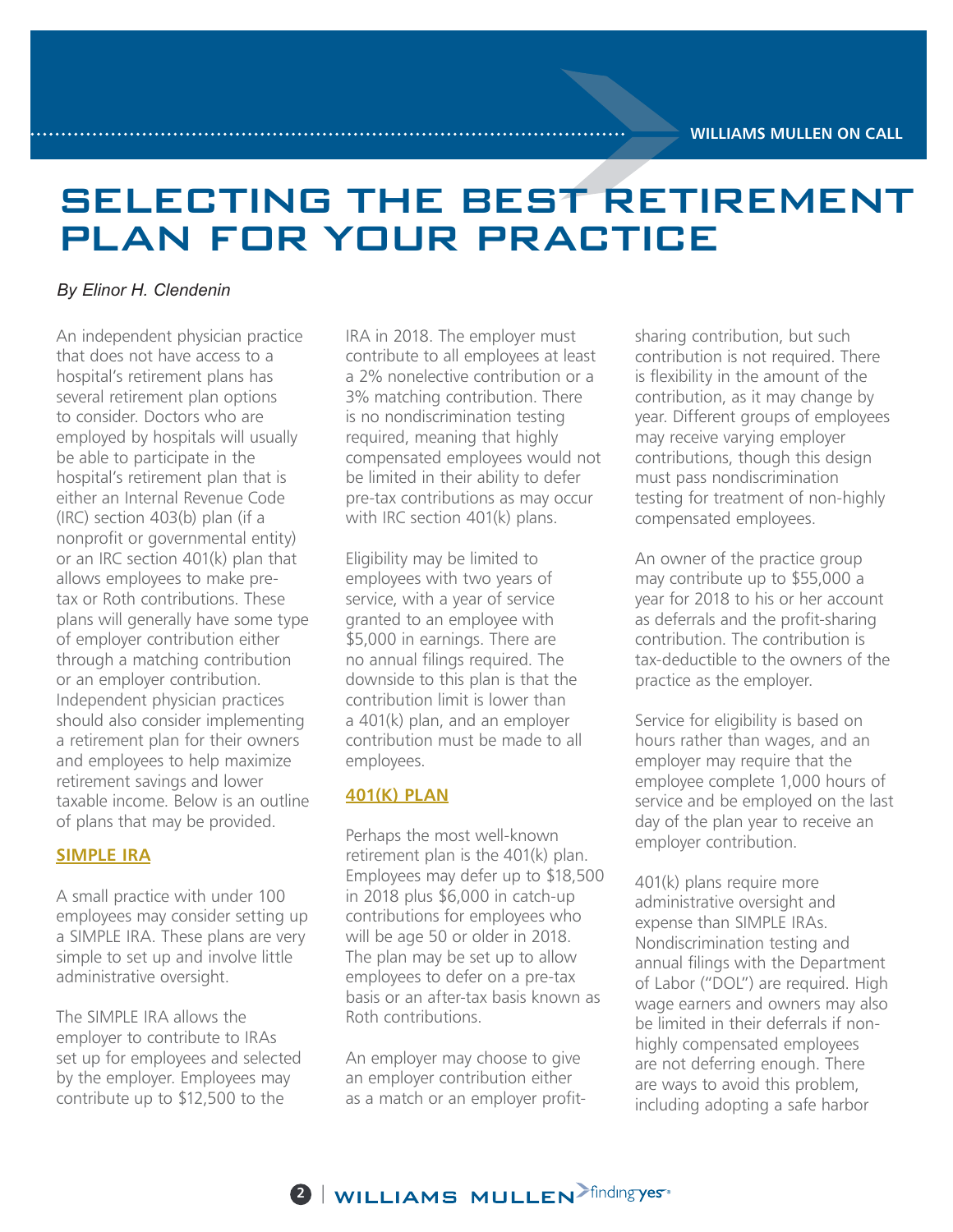contribution or adding automatic enrollment. There is also greater fiduciary liability for those overseeing a 401(k) plan, as they are responsible for selecting and maintaining investment options for the plan.

#### **DEFINED BENEFIT PLANS**

In recent years these plans have decreased in popularity due to strict funding requirements and expensive administration, but they provide for a high level of retirement savings and a guaranteed benefit. Under a defined benefit plan, the benefit is determined as a monthly amount payable at retirement age. The maximum annual benefit for an individual for 2018 is \$220,000.

An employer must make an annual contribution to the plan. The limit on these contributions is higher than the \$55,000 limit for 401(k) plans, allowing practice owners to save more for retirement. The owners of the practice will receive a tax deduction for the employer contributions to the plan. Employees are not able to direct their investments, and the funds are placed in a group trust to be managed by the employer.

These plans are expensive to maintain as the employer must hire an actuary to calculate the required funding amount for benefits and pay annual insurance premiums to the Pension Benefit Guaranty Corporation. An annual filing with the DOL is required. This plan may be offered along with a 401(k) plan.

#### **CASH BALANCE PLAN**

These hybrid plans are growing more popular with professional groups, including physician groups, because they allow for a large contribution amount. The plan



is a defined benefit plan but has individual accounts like a 401(k) plan described above. Similar to a defined benefit plan, participants are promised a certain amount at retirement age, which is stated as an account balance, but participants may not direct the investment of their accounts. The annual retirement benefit may be set as a flat dollar amount or a percentage of pay.

The employer makes an annual contribution. As with the defined benefit plan, the annual contributions can be substantially more than the \$55,000 limit applicable to a 401(k) plan. The owners of a practice may work with an actuary to determine the annual contributions needed over an owner's working years to hit the maximum yearly benefit of \$220,000 payable at normal retirement age over the participant's life. This will generally benefit employees who are closer to retirement, as they may make larger contributions over a condensed period. As with the plans discussed above, the owners may receive a tax deduction for the contributions to the plan.

The plan grows each year by being credited with interest

credits. The interest rate must be a market rate of return, such as the 30-year Treasury bond rate or the rate of return on the assets of the plan. There are no employee contributions.

#### **CONCLUSION**

There are a variety of options available to independent professional practices to assist their owners and employees in preparing for retirement. If you have any questions regarding this article or establishing a plan, contact Ellie Clendenin at eclendenin@williamsmullen.com or 804.420.6469.

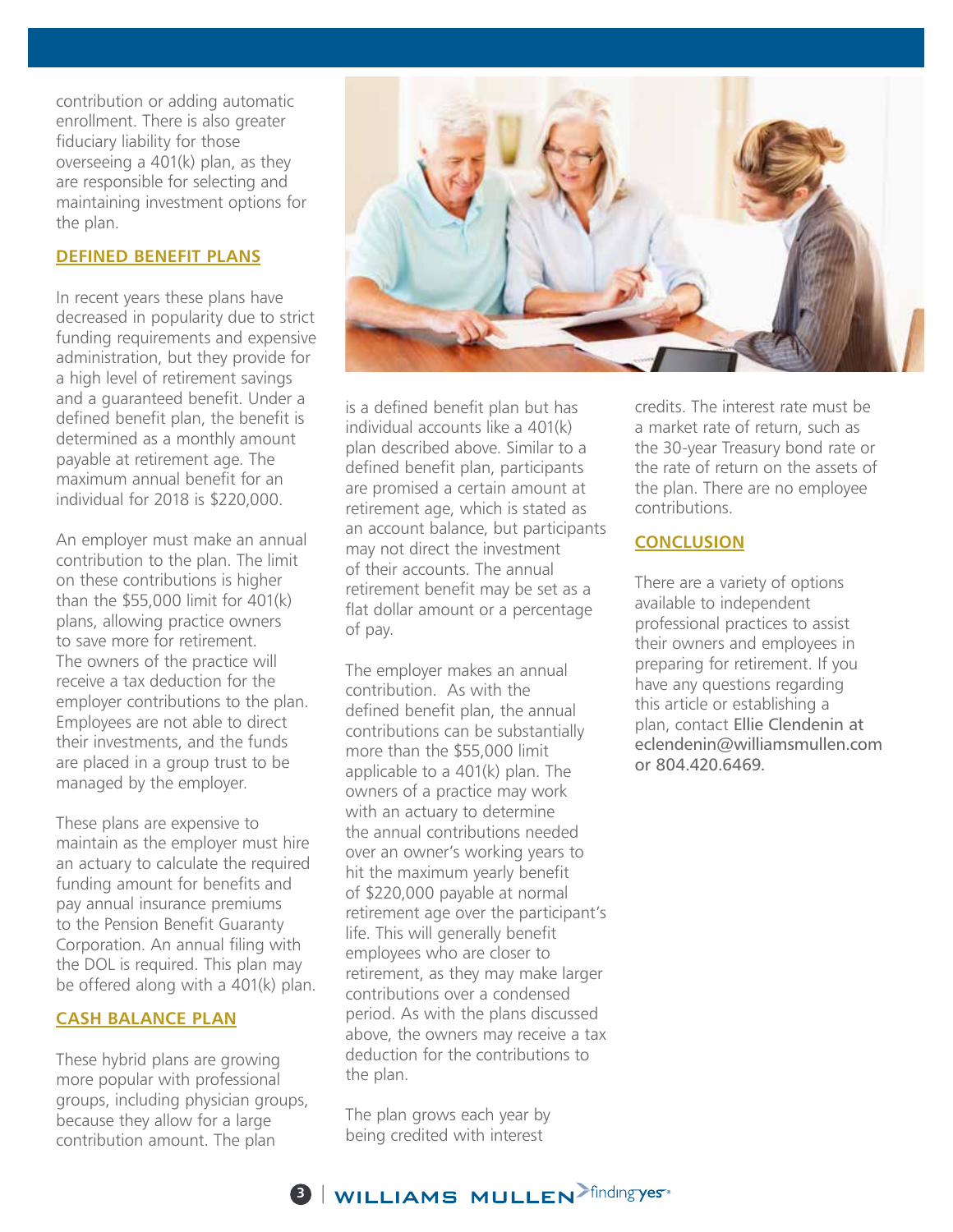# TREATING THE CAUSE, NOT THE SYMPTOM: HOW TO AVOID 10 EMPLOYMENT-RELATED LIABILITIES IN THE HEALTH CARE INDUSTRY

#### *By Amanda M. Weaver & Aaron D. Siegrist*

Companies of all shapes and sizes continually grapple with how to foster and maintain a productive, respectful work environment. Part and parcel of this objective is ensuring that the workplace complies with the various federal and state statutes that govern,

among other things, how employees must be treated, how much they must be paid and how their complaints must be addressed. These laws often have particular implications for certain industries, and health care is no exception. In this article, we identify 10 employment-related concerns health care providers should be aware of, and how health care employers can minimize their risk of noncompliance.

#### **DISABILITY ACCOMMODATION**

The Americans with Disabilities Act of 1990 (ADA) is a watershed civil rights law that prohibits discrimination based on disability. Under the ADA, employers must provide reasonable accommodations to qualified employees with

disabilities, unless doing so would pose an undue hardship. This includes providing on-the-jobaccommodations (e.g. making facilities accessible, installing telecommunications for the deaf and allowing a training exam to be taken orally), as well as reasonable



amounts of unpaid leave related to a disability. Failure to provide such an accommodation or failure to engage in an interactive process before denying an accommodation can expose an employer to liability. Supervisors should be aware of the obligation to provide reasonable accommodations and inform Human Resources (HR) if they

believe an employee may need one. The maxim "better-safe-thansorry" applies here. If, for example, an employee is frequently tardy but makes a comment to his or her supervisor that the tardiness may be related to a disability or health condition, the supervisor

> should inform HR, and HR should engage with the employee to determine if he or she needs an accommodation and, if so, if a reasonable and effective accommodation is available.

#### **INTERACTION BETWEEN THE ADA AND FMLA**

The Family and Medical Leave Act of 1993 (FMLA) requires certain employers to provide employees with up to

12 weeks of unpaid leave per year for qualified medical and family reasons, including pregnancy, adoption, personal or family illness. Some employers have what are known as "automatic termination" policies, providing for termination if an employee is not medically able to return to work at the end of this time period. These policies have

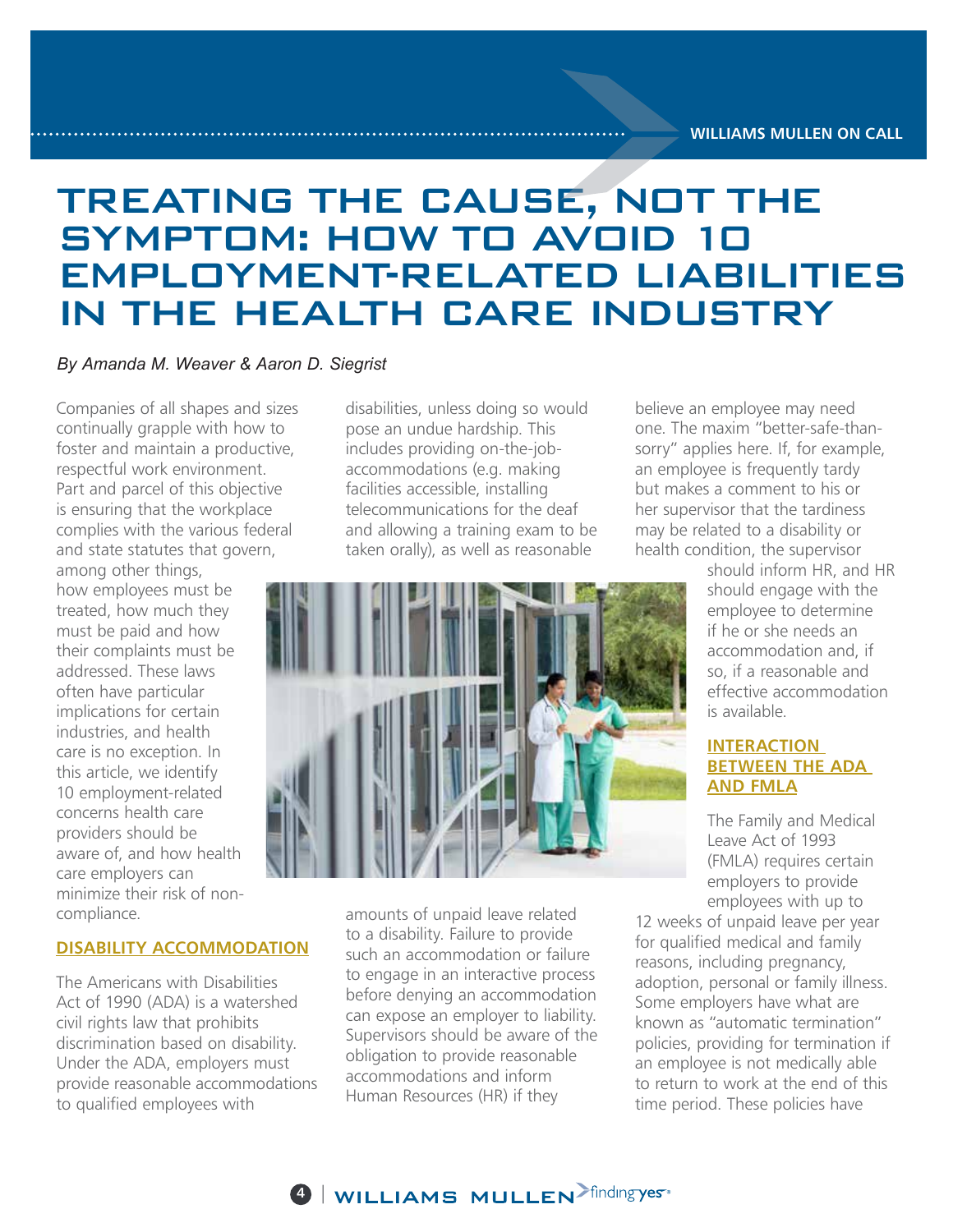come under scrutiny and have been held to violate the ADA. The reason is that unpaid leave of a reasonably finite duration has been held to be a "reasonable accommodation" under the ADA, even if the leave is longer than 12 weeks (in some instances, up to a year or more). Whether an employee is entitled to such additional leave should be determined on an "individualized basis," based on factors such as the duration of the additional requested leave and whether the employee is reasonably expected to be able to perform the essential duties of his or her position at the conclusion of the additional leave. Any policy that provides for automatic termination after a set time period is, by definition, not individualized. Employers should, therefore, avoid such policies.

#### **MISCLASSIFICATION OF EMPLOYEES AS "EXEMPT" UNDER THE FLSA**

The Fair Labor Standards Act (FLSA) establishes a minimum wage, overtime pay and other standards for private sector and government employees. Employees are generally entitled to minimum wage for every hour worked and overtime pay for any time worked over 40 hours in a single workweek, unless one of the specific, enumerated exemptions to the FLSA applies. A common misconception among employers is that simply paying an employee on a salary basis makes them exempt. That is not the case. With few exceptions, to be exempt an employee must (a) be paid at least \$23,600 per year (\$455 per week), (b) be paid on a salary basis and (c) perform exempt job duties, which are enumerated in certain FLSA regulations. Typically, only employees functioning at a high level and with a significant amount of independent discretion will

qualify for these exemptions.

Significantly, the FLSA also exempts certain health care professionals, regardless of how much they are paid or whether they are paid on a salary basis. Under this exemption, the employee must hold a valid license or certificate permitting the practice of medicine and actually be engaged in that practice. This would include physicians, surgeons and certain nursing professionals. For all other employees, employers must be careful to ensure that the employee meets the duties test for at least one exemption before treating the employee as exempt.

#### **WAGE AND HOUR CLAIMS GENERALLY**

As a corollary to the preceding section, employers should ensure that nonexempt employees are accurately reporting their time and being paid for all time worked. Work performed during breaks, checking emails at home, etc., can add up and expose the employer to liability for unpaid wages and overtime. Failing to pay such wages and overtime exposes an employer to liability, including the possibility of a class action. Lawsuits on this basis are common, and the subject of much commentary (for reference, see "Can You Sue the Boss for Making You Answer Late-Night Email?," published by the Wall Street Journal a few years ago). In order to avoid liability, employers should have clear policies for clocking in and out, reporting any requests to work off the clock and prohibiting off the clock work, such as unauthorized work from home.

#### **SEXUAL HARASSMENT**

In the climate of the #MeToo movement, employers face heightened pressure to respond swiftly (and strongly) to harassment complaints. Employers must ensure that they have in place a welldefined and easily understood process for employees to report harassment, and that this process is communicated to all employees. In addition, managers must know how to respond to receiving such reports or complaints and how to escalate a complaint to initiate an investigation. Finally, employers must ensure that their investigations and remedial actions are fair, appropriate and don't expose the employer to unexpected liability (for example, if an employer publicizes that an employee harassed someone and that turns out to be false, that could lead to a defamation claim). One proactive step employers can take is to conduct company-wide sexual harassment training. As the adage goes, an ounce of prevention is worth a pound of cure.

#### **SOCIAL MEDIA POLICIES**

Many employers have policies governing how their employees may use social media. These policies have come under scrutiny, and to the extent they attempt to prohibit employees from engaging in certain online conduct, some have been found unlawful under the National Labor Relations Act (NLRA). The NLRA protects employees' right to discuss the terms and conditions of their employment (including, but not limited to, wages, working conditions, safety issues, etc.) with co-workers, whether or not the employer is unionized. This includes discussions about working conditions using social media, such as an employee's Facebook post that is "liked" by other employees. The key question is whether a reasonable employee could interpret the social media policy as discouraging such activities. For example, a policy that prohibits

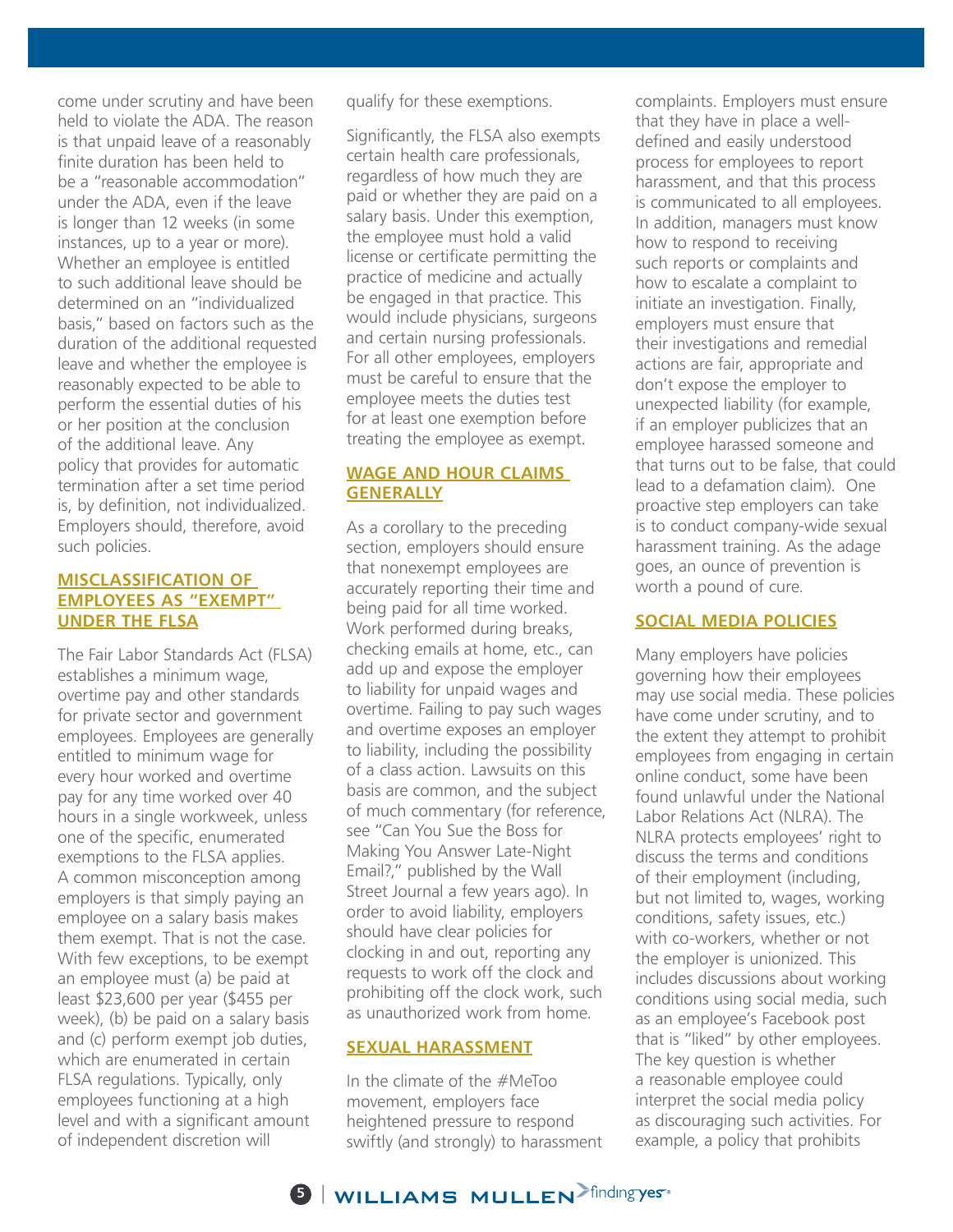employees from disparaging their employer or their co-workers on social media would likely be held to violate the NLRA. Social media, and how it is used, is constantly evolving, and employers should regularly review the language of these policies to make sure they are keeping up. Employers should also be cautious when disciplining employees for social media conduct. Employers are advised to seek legal counsel in both endeavors.

#### **INDEPENDENT CONTRACTOR MISCLASSIFICATION**

Employee misclassification generates substantial losses to federal and state governments in the form of lower tax revenues and results in employees not receiving benefits to which they are entitled by law. As a result, the federal Department of Labor, IRS and certain state agencies have all increased enforcement efforts to weed out employees improperly classified as independent contractors. A common misconception is that paying a person as a "Form 1099" (the IRS tax form used to report payments to independent contractors) automatically makes that person an independent contractor for tax, wage or other purposes. To the contrary, whether an employee is an independent contractor is governed by the nature of the relationship in practice. Generally, independent contractors are individuals who are economically independent, operate their own businesses, are hired to perform a specific task and control how they perform it. For example, an individual who operates his or her own software design business and is hired by a physician group to design a new database, and who will stop working once that task is completed, is an independent contractor. By contrast, an individual who performs the same tasks as

W-2 employees, but who works on a part-time basis or as a "consultant," is almost certainly an employee. Misclassification can expose an employer to liability for unpaid wages and overtime, unpaid payroll taxes and unpaid income taxes. Because the liability can be significant, employers are encouraged to consult legal counsel to assist in determining whether to treat an individual as an independent contractor.

#### **BACKGROUND CHECKS**

Understandably, many employers choose to consider criminal history and other background information when making employment decisions, such as hiring, retention, promotion and reassignment. This is especially true in the health care industry, where so-called "barrier crimes" can preclude employment in certain practice areas, and where employees are tasked with caring for patients and interacting with sensitive personal information on a daily basis. Except for certain restrictions on medical and genetic information, employers may generally run background checks on employees and applicants. There are, however, strict requirements

under the federal Fair Credit Reporting Act (FCRA) related to any employer background check conducted through a third-party reporting agency. The FCRA mandates a very specific procedure for obtaining authorization prior to running the background check, for notifying the employee or applicant before and after making any adverse decision based on background information, and for making certain certifications to the third-party reporting agencies. Employers should ensure that any background checks comply with these requirements and consult legal counsel where necessary. In addition, employers should be careful to make sure that they are using criminal history information fairly and in compliance with applicable laws. For example, though certain licensing requirements may necessitate a blanket exclusion of candidates with felony convictions for certain positions in the health care industry, this does not apply to all positions. Employers should undertake an individualized assessment of each individual's criminal history as it pertains to the specific position.



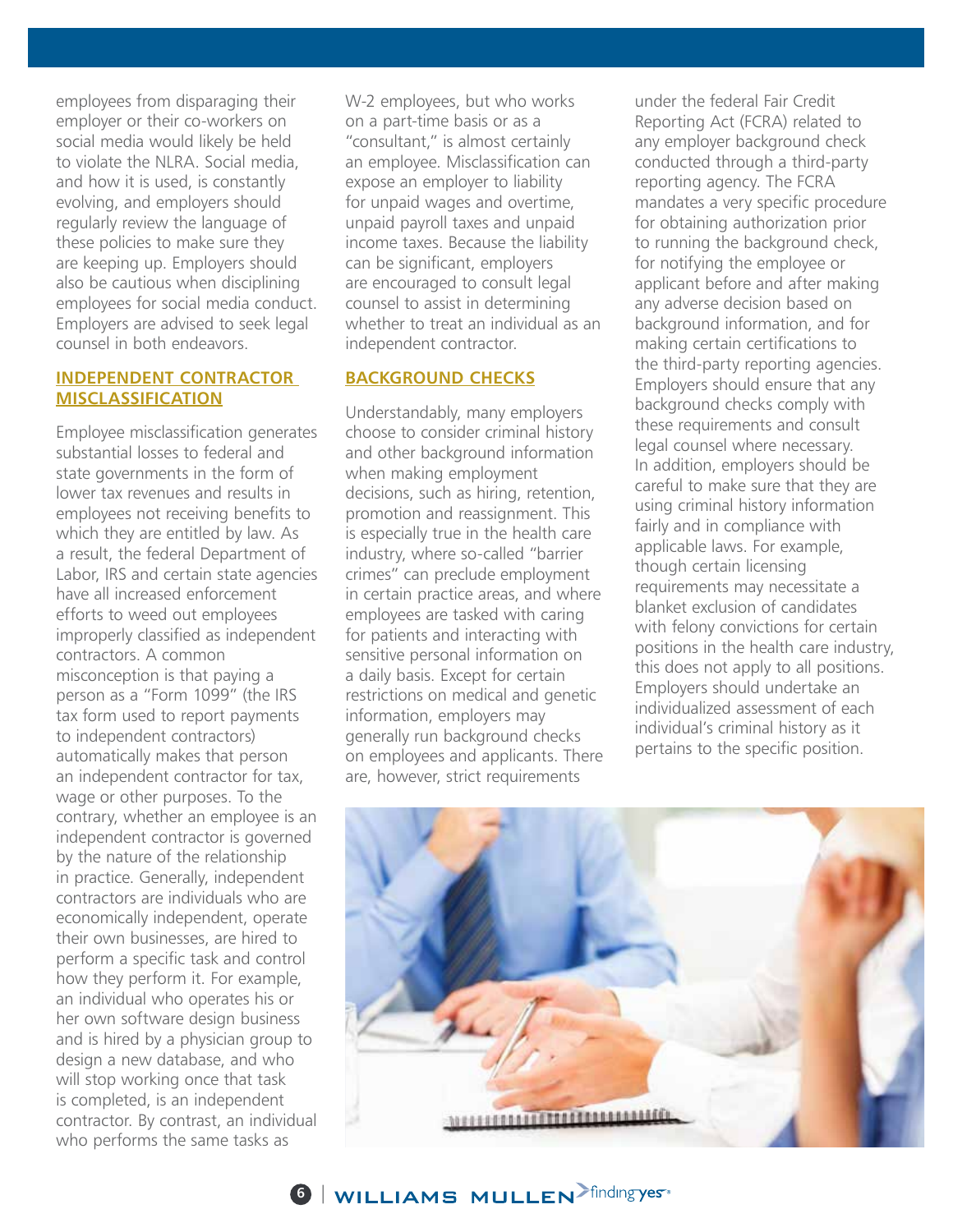#### **EMPLOYEE EVALUATIONS AND RECORD RETENTION**

One of the most common roadblocks to effectively defending against discrimination and retaliation claims is an employer's lack of documentation of an employee's poor performance. Failure to sufficiently document an employee's performance prior to termination can make it very difficult to defend against meritless discrimination and retaliation claims. Even if an employee was terminated for perfectly legitimate performance problems, the employer is at a disadvantage in defending a claim if it has little to no documentation of the supposed performance issues (or, worse, if the employee's evaluations were all positive). Employers must document performance issues and any steps taken to correct them, including any progressive discipline or counseling. Employers must ensure that evaluations are accurate and, whenever possible, should provide employees the opportunity to correct performance issues before implementing more severe forms of discipline, such as termination.

#### **RETALIATION**

Retaliation claims are especially costly to defend, because the employee's initial burden to state a retaliation claim (and survive dismissal) is much lower than other types of discrimination claims. Generally, to state a retaliation claim against an employer, an employee need only allege that he or she engaged in protected conduct, that he or she was treated adversely thereafter and that the adverse action was taken because of the protected activity. Protected conduct may include, but is not limited to, bringing a harassment

complaint, requesting a disability accommodation or taking FMLA leave. Further, many types of actions may be deemed "adverse," not just formal discipline. Simply excluding the employee from meetings or giving him or her less favorable assignments may constitute adverse actions. Courts routinely refuse to dismiss retaliation claims at an early stage, because the mere fact that an adverse action occurs soon after a protected activity is enough for a court to "infer" causation. Therefore, employers should ensure that they have clear anti-retaliation policies that are communicated to employees and that they encourage employees to report suspected retaliation. Supervisors, in particular, should understand and acknowledge anti-retaliation policies and be mindful to document nondiscriminatory reasons for adverse employment decisions.

If you have any questions about any of the topics or issues addressed in this article, please contact Amanda Weaver at aweaver@williamsmullen. com or (804) 420-6226, or Aaron Siegrist at asiegrist@williamsmullen. com or (804) 420-6307.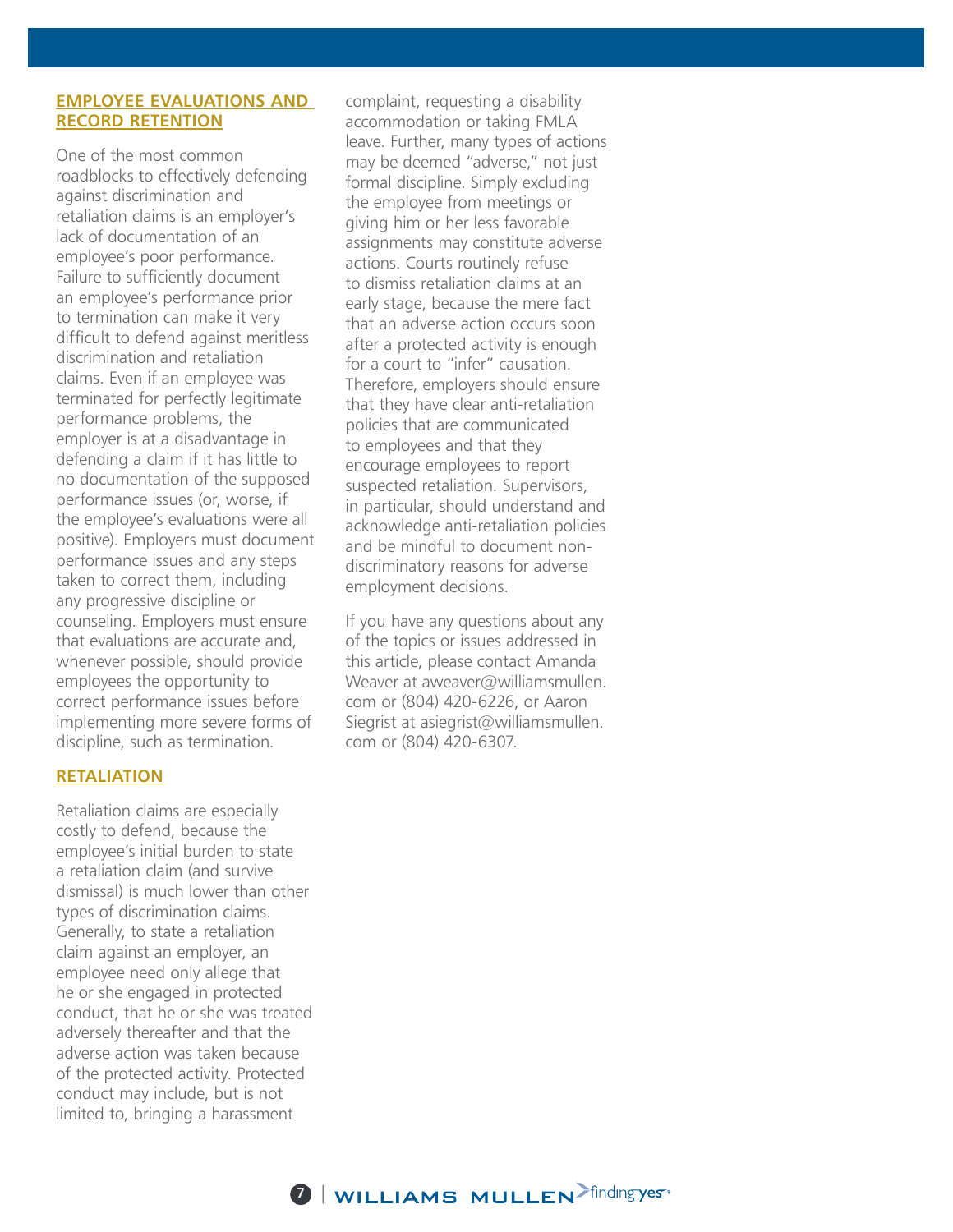# VA HEALTH CARE LEGISLATION: 2018 SESSION RECAP

#### *By Matthew M. Cobb*

To say the 2017 elections changed the dynamic of Virginia's General Assembly would be an understatement. The Democratic party swept all three statewide elected offices and trimmed the Republican majority in the House of Delegates to a razor-thin 51-49 split. Republicans were able to maintain control of the House of Delegates after one race ended in a tie, resulting in Delegate David Yancey (R) having his name pulled out of a bowl to secure Republican control of the House mere days before the start of the 60-day 2018 legislative session.

This changed dynamic resulted in a significant shift in the years-long debate regarding Medicaid expansion. After thwarting former Governor McAuliffe's efforts to expand Medicaid year after year, leading Republicans in the House of Delegates signaled a willingness to expand Medicaid if it included provisions such as a work requirement, hospital assessment to fund the state share of expansion and a "kill switch" if the federal government ever reduced its 90% match. While most Republicans in the House of Delegates still oppose expanding Medicaid, a coalition of Republicans and all the Democrats in the House provided enough support for Medicaid expansion to be included in its budget.

The Senate is controlled by a 21-19 Republican majority. While two Republican senators have expressed a willingness to consider expanding Medicaid, the Senate has refused to include Medicaid expansion in its budget.

Unable to reach a compromise on the state budget, the 2018 General Assembly session adjourned without enacting a budget. Governor Northam called a special session for the purpose of enacting a budget. At the time of publication, the House of Delegates passed a budget that includes Medicaid expansion and is nearly identical to the budget it voted for during the regular session. The Senate Finance Committee has not yet met to consider its budget. While all parties expect the General Assembly to enact a budget prior to July 1, it will not be a quick process this year.

While the topic of Medicaid expansion dominated the budget conversations, another controversial topic caused significant discussion during the session. Virginia's Certificate of Public Need program was back in the spotlight with over 30 bills introduced seeking to provide exceptions to the COPN requirements for specific projects, with the clear majority being for imaging services or ambulatory surgery centers. None of the exception bills ultimately became law, but a few of the COPN bills passed one chamber before failing. This has led Delegate Bobby Orrock (R), chairman of the House Health, Welfare & Institutions Committee, to convene a special workgroup of

delegates to explore COPN reform during the summer and fall.

Many other bills impacting health care providers were debated or enacted during the General Assembly session, including House Bill 793 authorizing independent practice for nurse practitioners after five years of full-time clinical experience in their practice category. In addition, the General Assembly considered a variety of bills to expand health insurance options, including Senator Siobhan Dunnavant's (R) Senate Bill 934, which will permit a sponsoring association to create a benefits consortium to sell benefits plans to its members. The governor amended Senate Bill 934 to require it be re-enacted during the 2019 legislative session, but the General Assembly rejected his amendment.

While the regular General Assembly session has concluded, the special session to enact a budget continues. Every budget enacted by the General Assembly is consequential to Virginia's health care industry, but this year has the potential to alter Virginia's health care landscape for years to come.

If you have any questions concerning the legislation discussed above or other Virginia health care legislative initiatives, please contact Matt Cobb at mcobb@williamsmullen.com or (804) 420-6390.

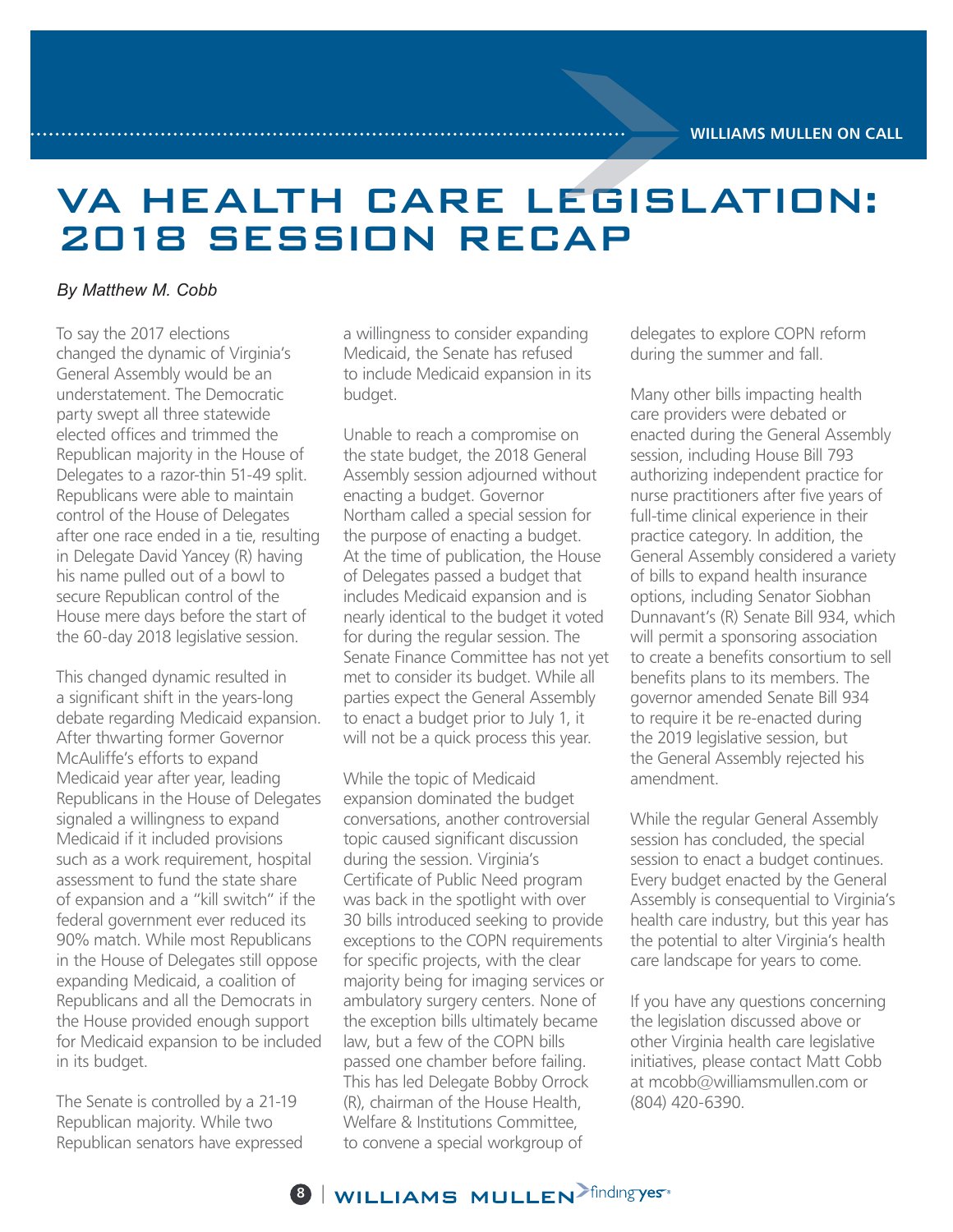### NORTH CAROLINA UPDATE ON HEALTH CARE LEGISLATION IN 2017

#### *By Richard A. Zechini*

The North Carolina General Assembly considered several health care issues during the 2017 legislative session. Four of the more important of those issues are discussed below.

#### **NC HEALTH AND HUMAN SERVICES BUDGET HIGHLIGHTS**

- > \$7.5 million in community and rural health center grants.
- $>$  Serves 3,525 additional children in the North Carolina Pre-Kindergarten program through a combination of state and federal block grant dollars.
- > \$3.5 million to increase Smart Start funds to expand access to early literacy program known as Dolly Parton's Imagination Library.
- > \$8.7 million to help implement an improvement plan for state child welfare system after a recent critical federal review.
- > \$500,000 increase for smoking cessation programs and another \$500,000 towards youth smoking prevention programs.
- > \$3 million to cover state laboratory budget deficit.
- > \$1.3 million in funds to Carolina Pregnancy Care Fellowship for related clinics to purchase medical equipment.
- > \$53.2 million reduction in funding for services for mental health, substance abuse and developmental disabilities.
- > \$2.5 million in legal fees for DHHS with anticipated or pending litigation over delays in construction of new Broughton mental hospital.
- > \$3.8 million provided for Medicaid funding to continue services at expected demands and use rates.
- > \$30 million to reinstate graduate medical education program within Division of Medical Assistance.

#### Senate Bill 257, PART XI pgs. 144-242 (https://www.ncleg.net/Sessions/2017/Bills/ Senate/PDF/S257v9.pdf)

#### **STOP ACT**

Legislation designed to combat opioid abuse was enacted toward the end of the 2017 session. As background, opioid abuse was one of the most prominently discussed health care policy issues during the session with legislators, the attorney general and the governor all advocating for a state response to the epidemic. House Bill 243 restricts access to opioids and helps those who face addiction by doing the following:

Extending the statewide standing order for opioid antagonists to allow practitioners to prescribe an opioid antagonist to any governmental or nongovernmental agency. This provides access to medicine that can treat a patient who is overdosing.

Designating certain Schedule II and III drugs as "targeted controlled substances" and making changes to the laws governing the prescribing of those targeted controlled substances.

Requiring prescribers to check the Controlled Substance Reporting System before prescribing opioids to a patient.

STOP Act (https://www.ncleg.net/ Sessions/2017/Bills/House/PDF/H243v5.pdf)

#### **OPTOMETRY SCOPE OF PRACTICE**

A highly contentious battle between ophthalmologists and optometrists over the scope of optometry practice came to a halt two months before adjournment. House Bill 36, as originally drafted, would authorize optometrists to conduct certain surgical procedures, including two treatments for glaucoma patients that involve lasers. After extensive pushback from ophthalmologists, the House approved a new version of the bill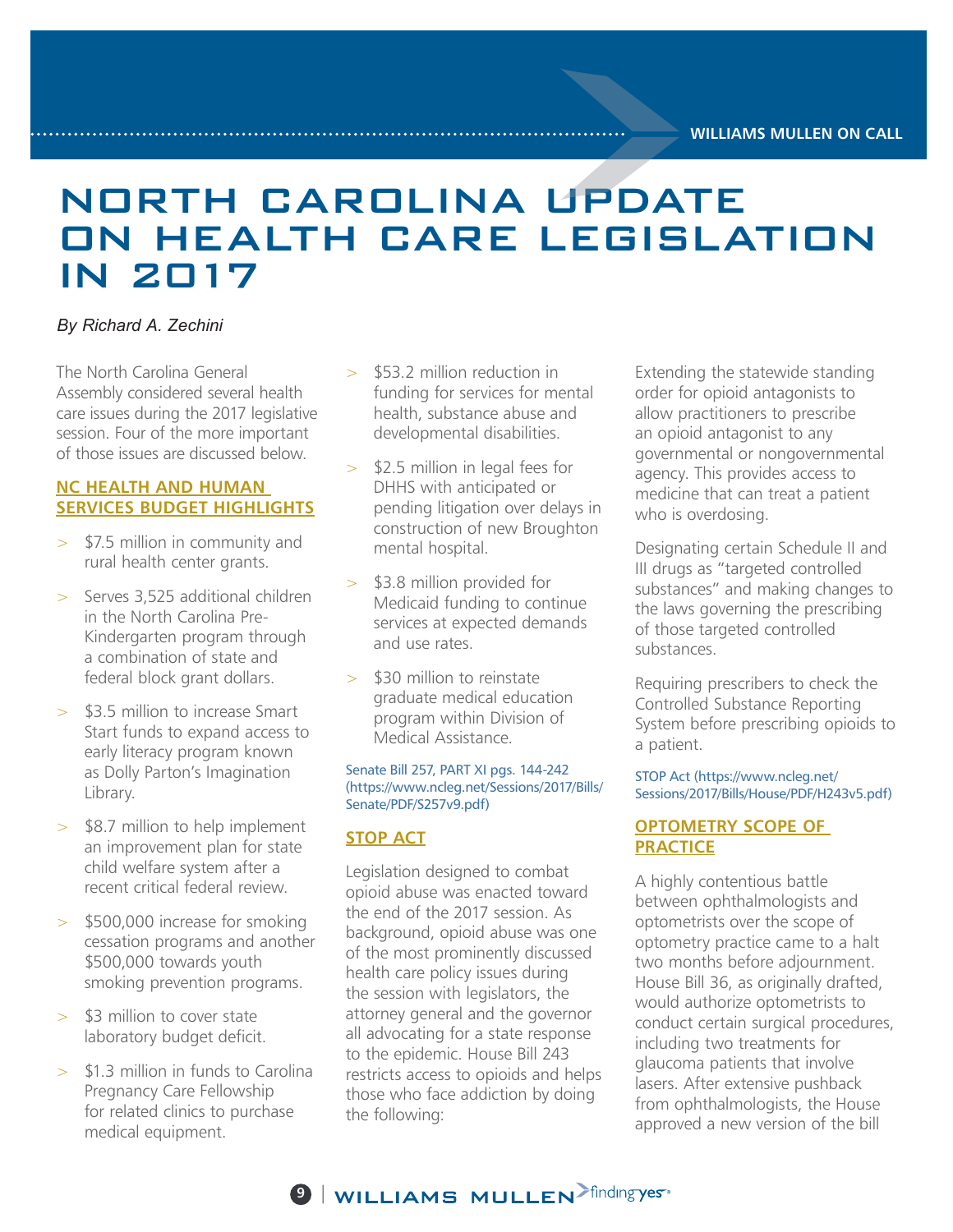

that replaces the substance of the bill with a study of the topic.

The amended legislation would require the North Carolina Institute of Medicine to study the pros and cons of expanding optometrists' scope of practice and then report its findings to the General Assembly in October of 2018. However, the bill stalled in the Senate Rules Committee and was not acted on by the Senate. The controversial nature of the bill mixed with legislators' desires to adjourn before late July resulted in the bill failing to progress in the Senate.

#### House Bill 36 (https://www.ncleg.net/ Sessions/2017/Bills/House/PDF/H36v2.pdf)

#### **MEDICAID TRANSFORMATION**

Legislation amending the 2015 Medicaid transformation bill stalled during the 2017 session. As background, the 2015 legislation established a framework for transitioning the state's Medicaid program from a fee for service model to a managed care model.

The 2017 effort primarily involved modifications to how the care for patients with behavioral health issues would be managed. North Carolina has utilized a managed care structure for this population for over five years through public nonprofit entities called local management entities/managed care organizations (LME/MCOs).

In general, House Bill 403 would provide for integrated care as follows:

- > Medicaid patients with mild or moderate behavioral health issues would have their care managed by a commercial plan or provider-led organization (PLE). The commercial plan or PLE would manage the "whole person" but could subcontract with an LME/MCO for the management of behavioral health care. This arrangement is commonly referred to as a "standard plan."
- Medicaid patients with severe behavioral health issues would have their care managed, at least for the first five years of Medicaid transformation, by LME/MCOs. The LME/MCO

would be responsible for the whole person but would be required to contract with a commercial plan or PLE for the management of physical health. This arrangement is called a "tailored plan."

In addition, the legislation would also provide greater detail regarding the operations and governance of LME/MCOs.

During a special session earlier in 2018 there was another attempt to reconcile the differences between the House and Senate on this legislation. While new drafts were prepared and stakeholders assembled to discuss the newer versions of the bill, ultimately the two chambers failed to agree to a compromise. The legislation is eligible for consideration during the short session that begins on May 16.

#### House Bill 403 (http://www.williamsmullen. com/sites/default/files/files/HB%20403.pdf)

Should you have any questions about the foregoing legislation or future NC health care legislative initiatives, please contact Rick Zechini at rzechini@williamsmullen. com or (919) 981-4074.

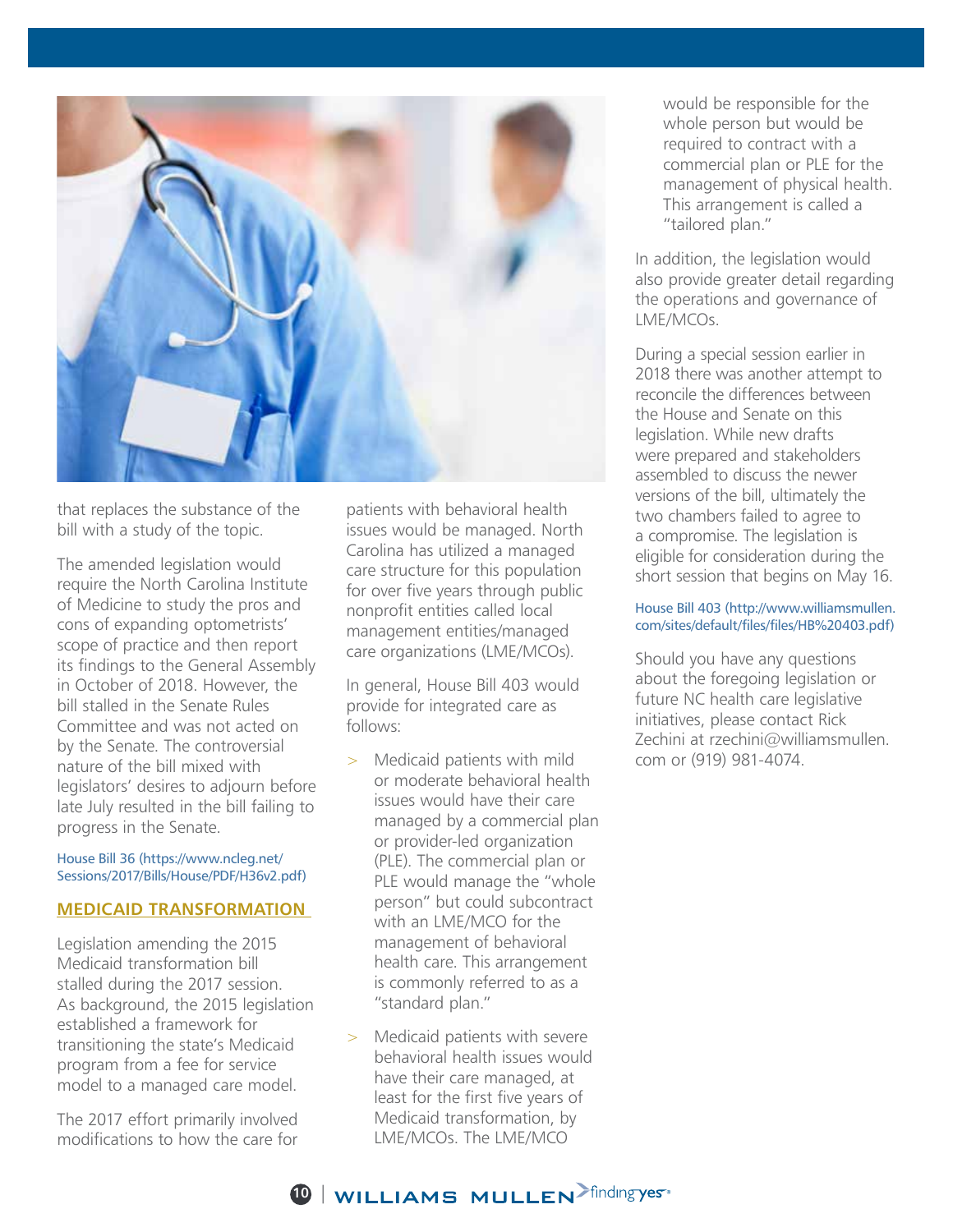### RISKY BUSINESS OF THE FALSE CLAIMS ACT: A BUSINESS PERSON'S GUIDE

#### *By Anthony H. Anikeeff*

Lance Armstrong, cycling through France on his many Tours de France, probably never gave a moment's thought to the False Claims Act (FCA). In that he is no different than many government contractors, subcontractors, grantees, health care providers, financial services providers or others that touch federal (or state) funds and are therefore subject to the FCA's terms (or a state equivalent). Armstrong and businesses primarily focus on achieving their immediate and long-term business goals, which infrequently include strategies for addressing what appears to be an unlikely occurrence. Today, however, Armstrong is embroiled in very expensive FCA litigation against the government and his former teammate turned qui tam relator. In that, he shares the experience of all too many who have been caught up by the ever-expanding efforts of the government pursuing traditional and innovative FCA theories and ever-more aggressive relators seeking their statutory FCA bounty.

One need not be expert in the FCA's details, but a prudent business person should appreciate why the FCA is important to one's business, know the FCA's parameters, know how one might reduce the likelihood and consequences of an encounter and know what to do if your company becomes exposed

to the FCA. In coming articles, we will endeavor to provide a commonsense analysis of and answers to these topics. First, some context.

#### **HOW DID WE GET WHERE WE ARE?**

At a basic level, the FCA is the primary civil statute (among a suite of laws) by which the government seeks redress against those who would deceive it into paying out taxpayer dollars. The FCA's origins date to the civil war when Union troops discovered that contractors had delivered boxes of rocks and sand to the front lines instead of weapons and munitions. Unfortunately, the willingness of some to cheat the government has continued unabated since then as evidenced by characters like Armstrong and "Fat Leonard." Starting in the 1980s, the government increasingly opened the contracting doors to what are now hundreds of thousands of companies supplying every conceivable product and service across the globe, many of whom were and remain inadequately knowledgeable about doing business with the government. This has been matched by massive growth in the health care and financial serves industries. At the same time, in response to notable fraud scandals and pressure from government, and with little

effective lobbying to resist, Congress has modified the FCA to make it ever easier to assert FCA claims, encouraged private parties to assert FCA claims as qui tam relators, and raised the penalties and damages for those found to have violated the law.

#### **WHY IS THE FCA IMPORTANT TO A BUSINESS PERSON?**

Company personnel, on occasion, make mistakes, take risks and exercise poor judgment. Almost every company encounters a disgruntled employee or one who may have hit on hard times. Many companies face a government audit. And every company eventually has competitors. The adage that those who do business with the government for long enough are likely to encounter a government investigation is not too far off the mark. That can occasionally involve a brush with the FCA. In the last three fiscal years, the Justice Department has recovered some \$13.9 billion in FCA judgments and settlements. During that period, some 2,040 private party qui tam whistleblower suits launched by current or former employees, advisors, competitors and the like have led to the recovery of \$9.7 billion. These actions have focused primarily on the health care, financial services and government contracts industries. And, these figures do not account for the many

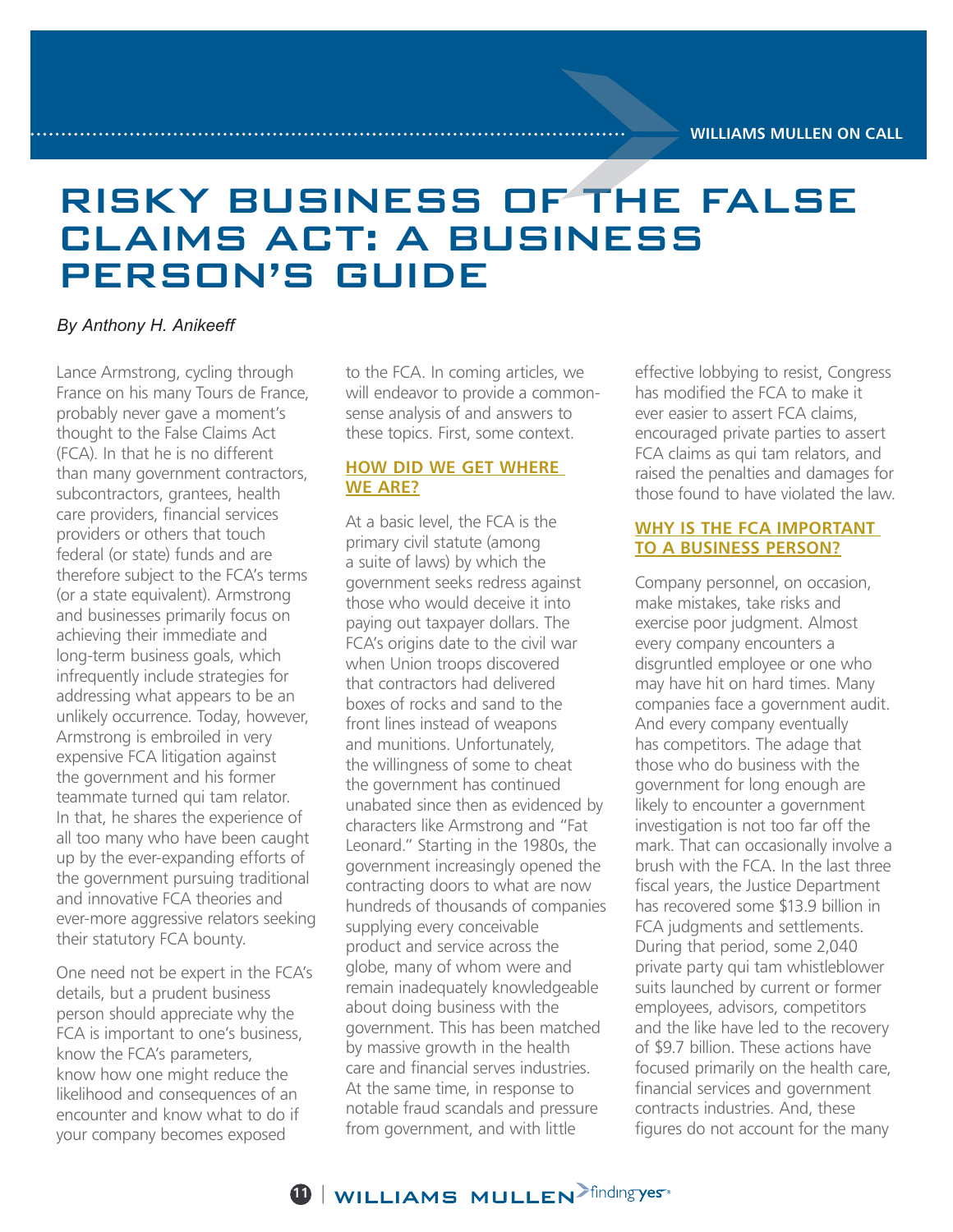investigations and qui tam actions that eventually are dropped, but at substantial cost to the target company and its personnel to extricate themselves.

As we will discuss, the government is entitled to recover up to treble the damages it suffers in an FCA matter. For culpable conduct after November 2015, the potential penalties have been essentially doubled for each claim. And, based upon Justice Department policy in the "Yates" memorandum, companies seeking favorable treatment in a settlement are expected to cooperate by, among other things, reporting those of its personnel who are responsible for the alleged wrongdoing. Separate from the civil exposure, those caught up in an FCA matter face the added administrative challenge of potential suspension/ debarment and termination of one's contract. In relatively rare circumstances, one may face criminal exposure of some sort. In short, an FCA encounter is expensive, distracting, a drain on resources and potentially devastating to a company and/or some of its personnel caught up in the matter.

#### **SO, WHAT'S TO BE DONE?**

First, many companies do not become subject to an FCA case. That said, understanding the basics of the FCA as they pertain to one's business operations affords a company the opportunity to build protective measures into the company's overall compliance planning and crisis management efforts. Or, for those yet to develop a compliance plan or work towards developing a culture of compliance, it affords an incentive to start. The cost and effort of developing, implementing and maintaining such measures is generally far less than the costs and disruption of an FCA investigation,

proceeding or settlement and should lead to a stronger and healthier company.

#### **ADDITIONAL INFORMATION**

Please see "Risky Business of the False Claims Act, Part II – What Your Business Needs to Know About the FCA & How You Might Encounter It." (http://www.williamsmullen.com/ blog/risky-business-false-claims-actpart-ii-%E2%80%93-what-yourbusiness-needs-know-about-fcahow-you-might).

Should you have any questions, please contact Tony Anikeeff at aanikeeff@williamsmullen. com or (703) 760-5206. Also, we invite you to visit the Government Contracts team's web page, http:// www.williamsmullen.com/industry/ government-contracts, where you will find a blog, a podcast and resource documents.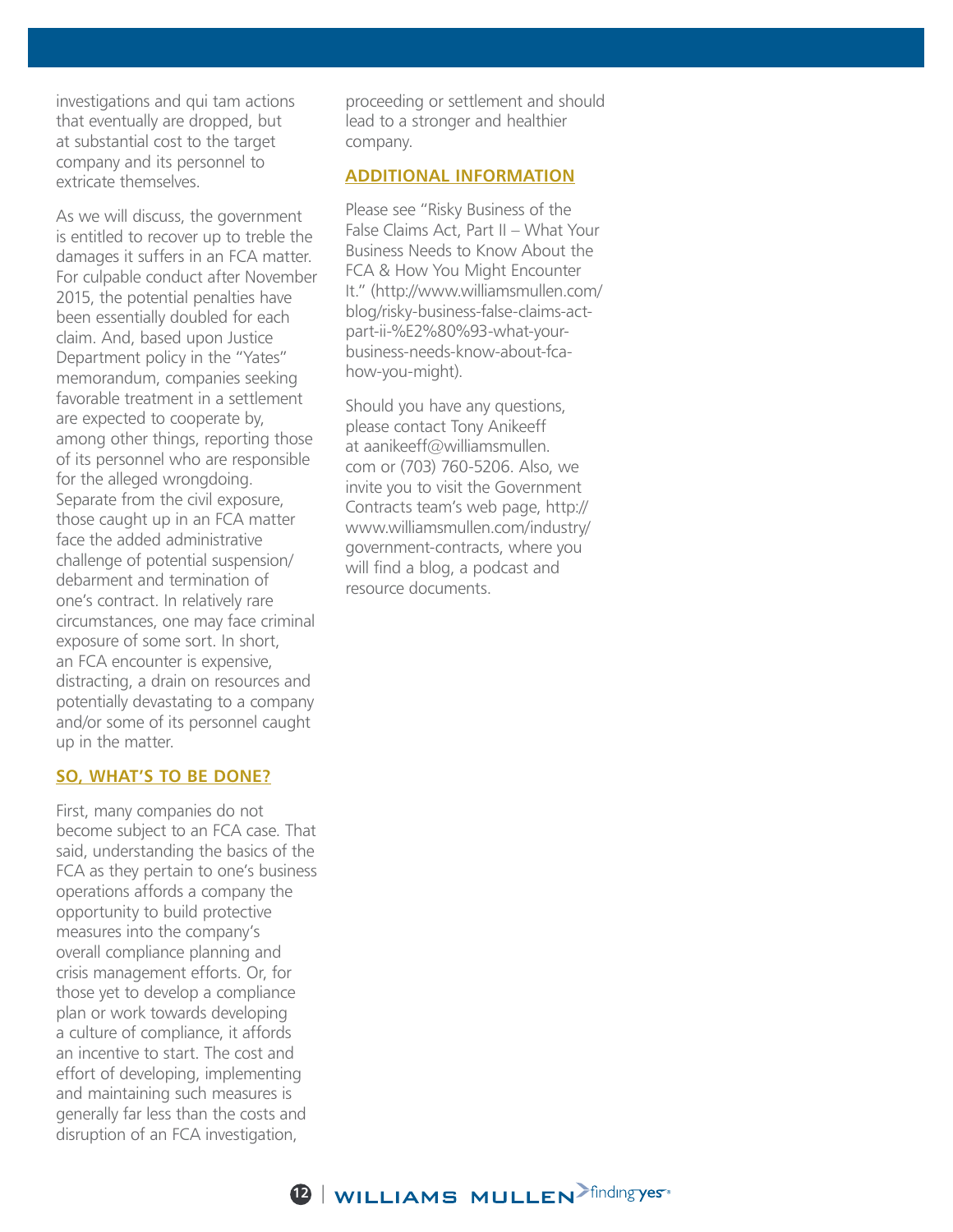### HEALTH CARE NEWSMAKERS



**Mr. Keane, could you please share with us a little bit about your background and about Unity Health Care, the organization you lead?** 

Unity Health Care is a §501(c)(3) federally qualified health center (FQHC) located in the District of Columbia. Unity Health Care originally started as a health care program for the homeless in 1985 and was funded by private grants. I began working as the CEO of Unity Health Care in 1990. In 1992, we were asked by the D.C. government to convert Unity to FQHC status and greatly expand the services we provided. We quickly expanded from a 50-employee center for the homeless with a \$4,000,000 annual budget to now serving as a 1,000-employee center with 25 locations and a \$100,000,000 budget.

My background is not entirely consistent with the position description for CEO of a large urban FQHC. I came to the United States from Ireland in 1969 as an ordained Catholic Priest. I was assigned

### An Interview With Vincent A. Keane, President & CEO, Unity Health Care

to the Diocese of Richmond and worked mostly in the Northern Virginia area. In 1987, I left the priesthood, and married in 1988. I joined Unity two years later, and it has been a delightful run ever since.

Our programs care for the homeless, provide shelters, address school issues, provide 24-hour a day service to the D.C. prison system and facilitate health care and related programs for the underserved in the District.

#### **As the largest federally qualified health plan in the District of Columbia, how do you work with other not-forprofit and other governmental agencies in the region to foster better access and care?**

We are fortunate to have excellent partners who work with us in areas where they have greater focus and expertise. For example, we work with a number of agencies to address the severe housing problem which exists in the District. We provide access to pantries and shelters to those who leave a hospital with an injury, but we also work with housing "specialists" to attempt to locate affordable housing for working families whose hourly wages simply will not meet the cost of housing in the District. We also work with groups like Catholic Charities who complement the medical services which are our

focus with the social and spiritual services which they are skilled at addressing.

While we are the largest of D.C.'s FQHCs by far, several of the smaller FQHCs provide focused services in a number of areas such as HIV treatment and prevention, immigrant centered issues, etc. We take advantage of those resources and that expertise where it will benefit the population we serve. Our constituents primarily are members of the underserved communities whose incomes are below the federal poverty line. They are often in fragile positions economically and socially. We care for all clients regardless of their ability to pay.

Among our greatest resources are the "case managers" which we employ to coordinate care and social access among all of these systems and to help address our clients' culinary, educational, transportation, work force training or medical concerns.

#### **Discuss briefly your financial success in caring for the underserved in the District of Columbia.**

The District of Columbia has been very generous in its expansion of Medicaid coverage. As a result, over 96% of the D.C. population has some level of coverage. While we have weathered hard times in the

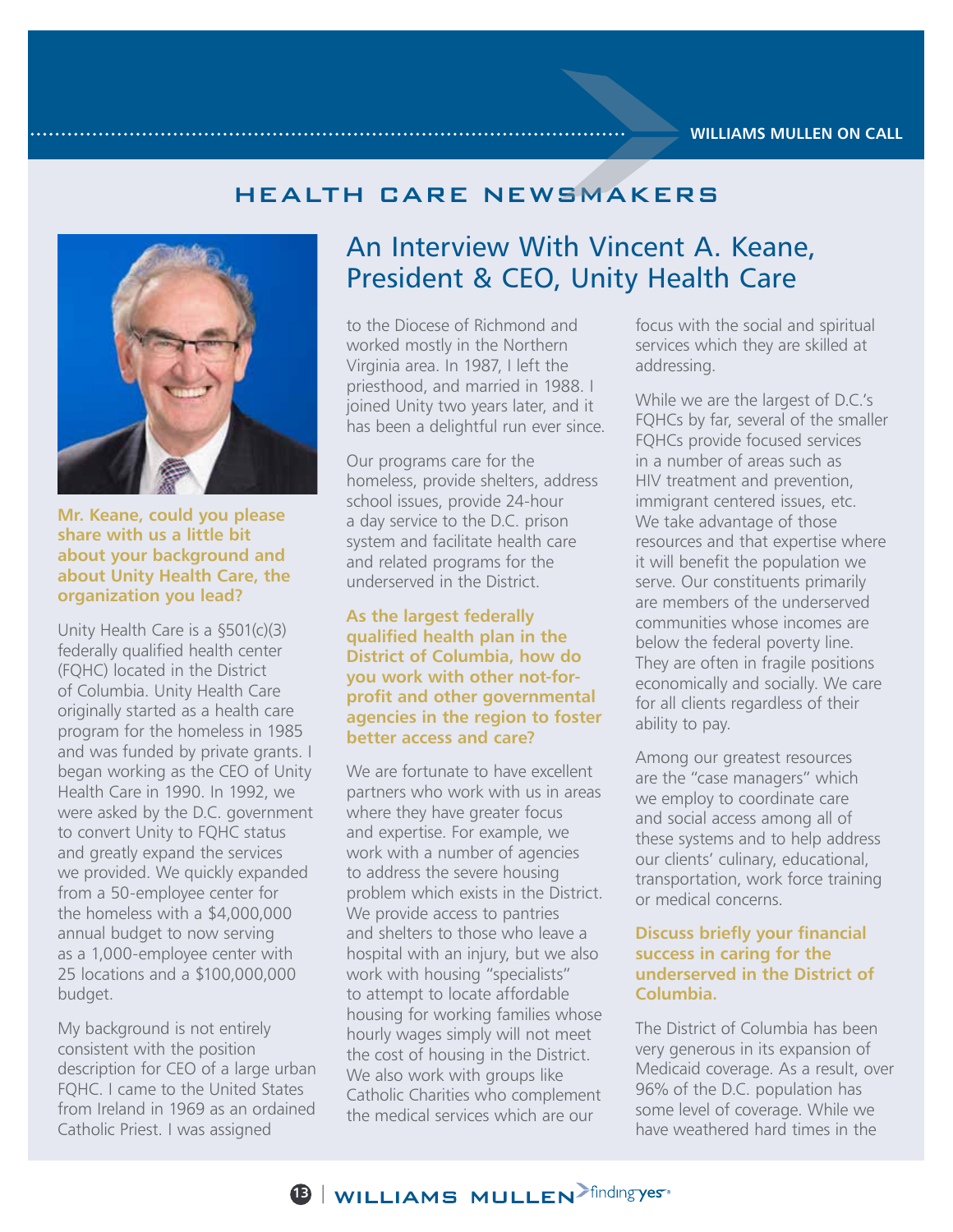past, we are currently fiscally able to expand our services and improve access as a result of this increased funding and coverage.

However, our recent financial success is a mixed blessing. As a result of the improved economic climate for health care for the poor in the District, a number of other players, including hospitals and national firms, are attempting to enter the market. While we welcome healthy competition, we are concerned that the new entrants may be tempted to "cherry pick" the patients based on fiscal or ease of service considerations, and leave us at a fiscal disadvantage because of our commitment to serve everyone regardless of their circumstances. Still, we welcome the opportunity for competition, and we will "up our game" to become an even more value driven organization focused on excellent outcomes.

#### **Describe briefly five of the most important components of the services you provide.**

First, access to health care for our citizens is key. With 25 facilities, we try to facilitate access wherever possible, initially by being embedded in the very communities we serve.

Second, continuity of care is critical. You can buy some groceries on occasion at a 7-11, but you typically do not use a convenience store for your weekly household needs. We want to provide comprehensive care with the whole array of necessary items and services. We want to steer our patients seamlessly through the entire health care system. Soup to nuts. That is what I mean by continuity of care. We go beyond simply being an urgent care center. We provide everything from primary care to trying to address indirect

social and health care needs that are a by-product of poverty.

Third, our practitioners focus on the diagnosis, treatment and resolution of specific diseases which appear in significantly greater numbers in the population which we serve. For example, diabetes, hypertension, HIV and Hepatitis C are all important focuses of our care.

Fourth, as I mentioned earlier, our commitment goes beyond direct health care. People in poverty do not just lack direct health care. They also have needs in areas which are sometimes referred to as the "social determinants of health." For example, we assist with transportation, language barriers (particularly for our Asian, Ethiopian and Hispanic populations), hunger and nutritional issues (addressing the "food deserts" which are common in the inner city), and other similar barriers.

Finally, we try to make accessing health care on a regular basis a priority for the people we serve. Some are suspicious of the health care industry, and we work hard to make it not just a "one off" service. We want them to come back and obtain follow up care. To do this successfully, compassion and trust are critical.

#### **What changes in federal policy would be helpful to you in meeting your mission?**

This is a very uncertain time with our federal government. We have been lucky so far. Uncertainty in funding and a lack of commitment at the federal level for basic things like the full range of prevention is of concern. At the federal level, they tend to focus on aspects of an overall problem which received

the greatest attention in the media. For example, the new concern for the opioid crisis is very important, but you should not address that at the expense of continued growth in the treatment of mental health and substance abuse issues. We need to see more "linkage" among all relevant aspects of a health care problem.

We are also concerned, particularly from a Medicaid perspective, that the tendency seems to be moving towards state grants and competition which can lead to arbitrary budgets for care that did not meet the needs of the population. We are, however, amenable to exploring new compensation systems which reward outcomes rather than the number of procedures. If you can teach a patient not to smoke or drink, the value to the system is much greater than treating the patient with a series of visits to address the conditions that result from those bad habits.

We are also concerned about the "work requirements" being imposed on Medicaid. We are certainly in favor of everyone working who is capable of working. A problem with our population is that many are unable to work. The large incidence of mentally ill patients is an important consideration. Additionally, the high unemployment rate in urban areas such as DC is not primarily a function of people being lazy or wanting to take advantage of the system. Instead, there is simply a lack of meaningful entry-level jobs in an urban environment like much of the District. No one objects to Medicaid recipients working if they can; however, we should not create an arbitrary barrier simply because it may be politically expedient.

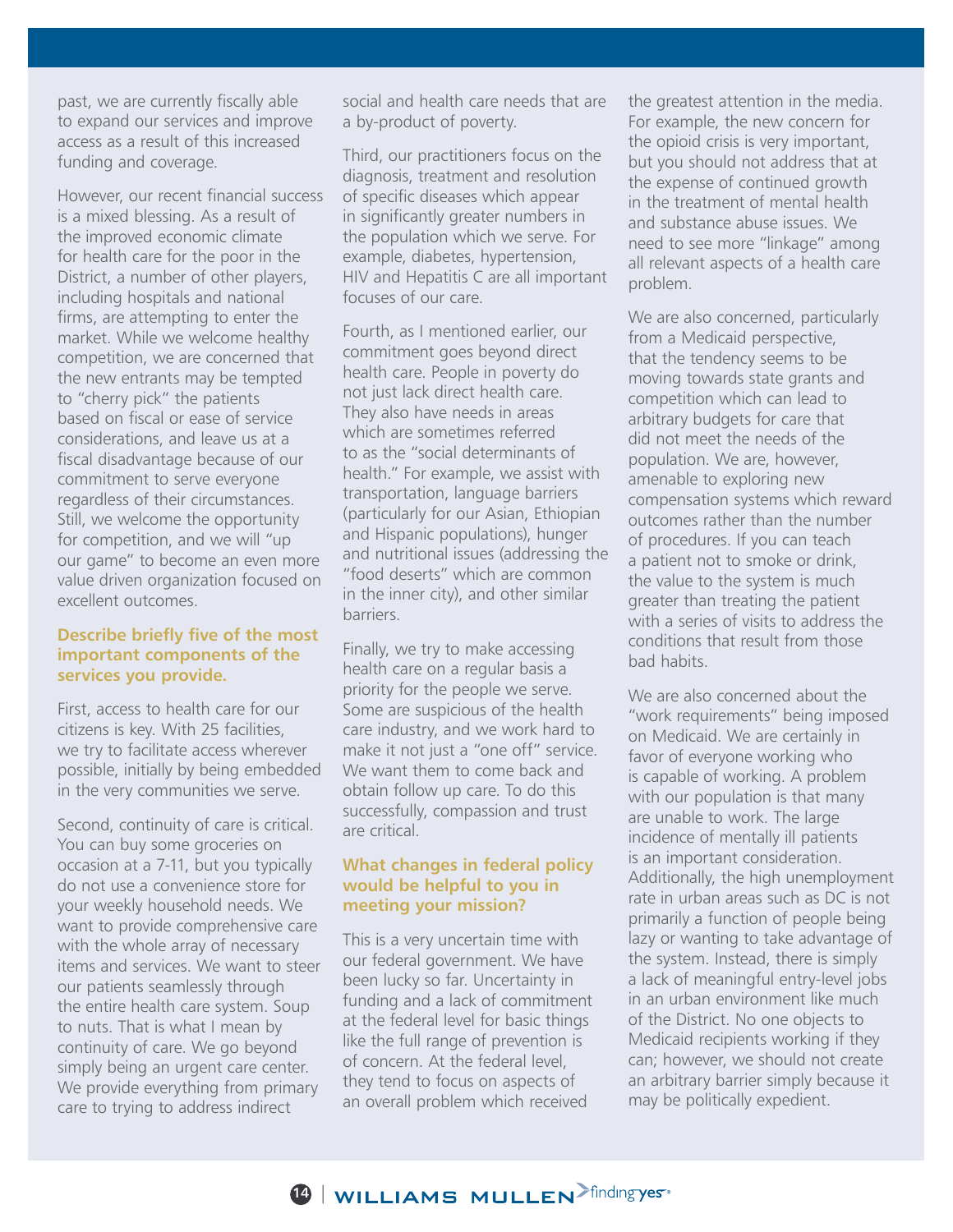### HEALTH CARE NEWSMAKERS



#### **Mr. Crumpton can you describe briefly your background and the business of Caswell Family Medical Center?**

Our organization, Caswell Family Medical Center (CFMC), is a federally qualified health center (FQHC). FQHCs were first introduced in the United States in 1975. They provide comprehensive primary and preventive care, including oral and mental health, to the underserved in the community and are a critical part of the health care safety net across the country. There are over 1,100 FQHCs in the United States in operation today, serving over 20 million patients a year. CFMC was formed as a §501(c) (3) organization in 1978. CFMC has a single location in Yanceyville, in Caswell County, North Carolina, a rural county with a population of around 24,000. We currently have a staff of 34 at CFMC.

Before coming to CFMC, I had the good fortune in 2001 to help start an FQHC in south central Virginia

### An Interview With William Crumpton, MBA, CEO, Caswell Family Medical Center

which grew from a staff of two in one location to a staff of 100 in five locations.

#### **Could you please summarize the mission of your organization and the purpose of FQHCs generally?**

CFMC is organized to ensure access to primary health care and other services for everyone in our community, including the uninsured and underinsured, and low-income individuals. We offer comprehensive primary care, urgent care and psychiatry and access to specialty services such as cardiology, mammography, nephrology, ob/ gyn and behavioral health. We even arrange indirect health care services such as transportation. We are a "safety net" for those who cannot afford insurance and for those who have coverage but whose income level will not permit them to access care appropriately.

While there are other safety net providers in most communities such as those affiliated with State Health Departments and free clinics, most are at or above capacity and do not provide the full range of services which we are committed to making available. At the end of the day, if we are not there to serve this vulnerable population, hospital emergency rooms would serve as the venue of last resort.

#### **Talk to us for a minute about the financial issues facing CFMC in North Carolina.**

One concern is while North Carolina has not expanded Medicaid, it is embarking on a Medicaid managed care program where most of the administrative functions will be conducted by private carriers. Virginia, for example, has operated a Medicaid managed care plan for a number of years, so most of the administrative and payment concerns have been ironed out there. The North Carolina program is designed to begin in early 2019, and a number of the administrative aspects have not yet gone out for RFP. Our concerns primarily involve the cash flow issues which can arise from the implementation of a new process and the case management and pre-authorization protocols which may impact delivery and access.

As a FQHC, we are reimbursed by the federal programs under a "cost-based" system, much the way most hospital providers were a couple decades ago. This favorable reimbursement system provides us with the fiscal capacity to perform a number of functions which are not reimbursed and which otherwise could not be provided. Under the new Medicaid managed care system, we would be reimbursed

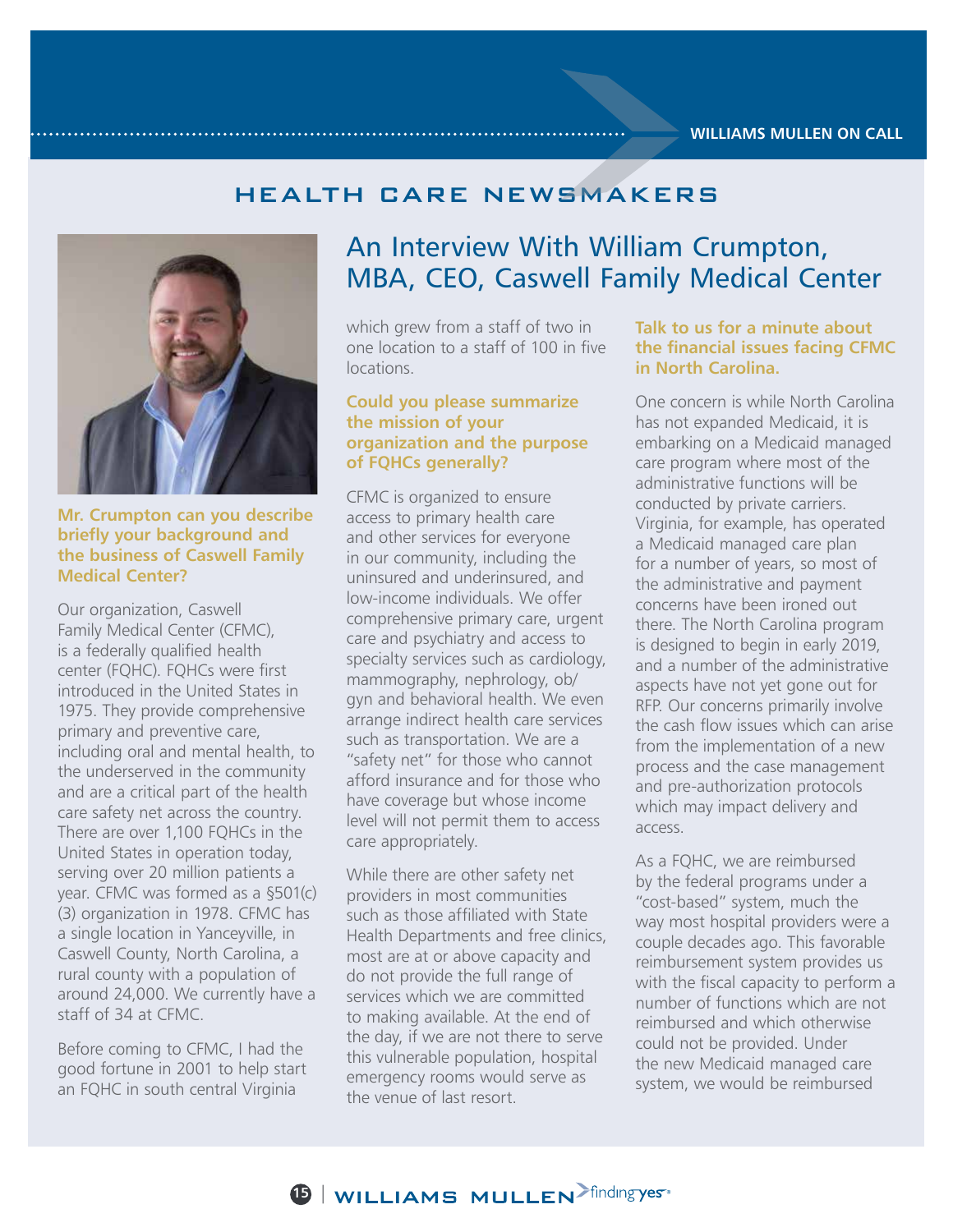by the private carrier contracting with North Carolina based on a negotiated rate, and then we would make a filing with the North Carolina Medicaid program to be reimbursed the difference between the private carrier payment and the cost-based reimbursement we historically received. Our concern is not whether the reimbursement will be forthcoming; it is the timing of the reimbursement and the impact of the time value of money. Our margins are very thin, and any interruption to our cash flow can affect our ability to serve our population and to achieve our mission.

#### **What are some fiscal challenges you face from a federal perspective?**

As a FQHC, we are obviously dependent on federal funding and are subject to detailed regulations concerning the services we are required to provide. In recent years, we have faced a "funding cliff" where we suddenly face a significant risk of reductions or elimination of federal resources based on the results of spending bills and threats of government shutdowns. The recently approved bill appears to hold harmless the FQHCs for the time being; however, this uncertainty makes it very difficult for us to plan how to budget our resources over the coming year and to make appropriate hiring and program decisions. It also makes it problematic to recruit and retain talented practitioners who are concerned about job stability.

#### **Talk for a minute about the demographics of the population that you serve.**

As I mentioned earlier, Caswell County has a population of around 24,000, although our catchment area is somewhat broader than the County line. We are a rural area, and jobs unfortunately are not as plentiful as we would prefer.

In Caswell County, the individuals we serve tend to be the working poor. They also tend to be elderly. They are our neighbors and friends and people we know. Indeed, as with all FQHCs, 51% of our Board of Directors are patients of our program.

Most of our constituents have some coverage, but they lack resources to access health care. As such, in addition to traditional health care, we help facilitate transportation to CFMC and to other health care resources.

From a clinical perspective, we focus on providing our clients with a needs assessment. We offer a full range of primary care services, including ob/gyn. We also provide important screening exams for breast, colorectal and other cancers. Lab and radiology services are also an important component. Finally, opioid and mental health treatment are particularly important in this environment, although we are fortunate to have a smaller opioid problem in Caswell County than in many other rural areas.

#### **What would you like to see from a legislative perspective at the federal and state level?**

At the federal level, we would hope for a renewed commitment to positioning all FQHCs for success. A permanent solution for federal funding is extremely important in that regard. Having to face a fiscal cliff every few years is not an acceptable approach for planning or recruitment, and there are not adequate substitutes for us in the community if we are forced to reduce the level of care and access which we provide.

At the state level, I simply cannot say enough good things about the efforts we see from the new Secretary of Health and Human Services, Mandy Cohen, MD, MPH. Secretary Cohen seems to have a very clear focus on the issues faced by the population we serve, particularly the behavioral health issues. I understand that she served as COO and Chief of Staff at CMS and helped it implement a number of marketplace policies. We are optimistic that she will lead the new North Carolina Medicaid managed care program to success.

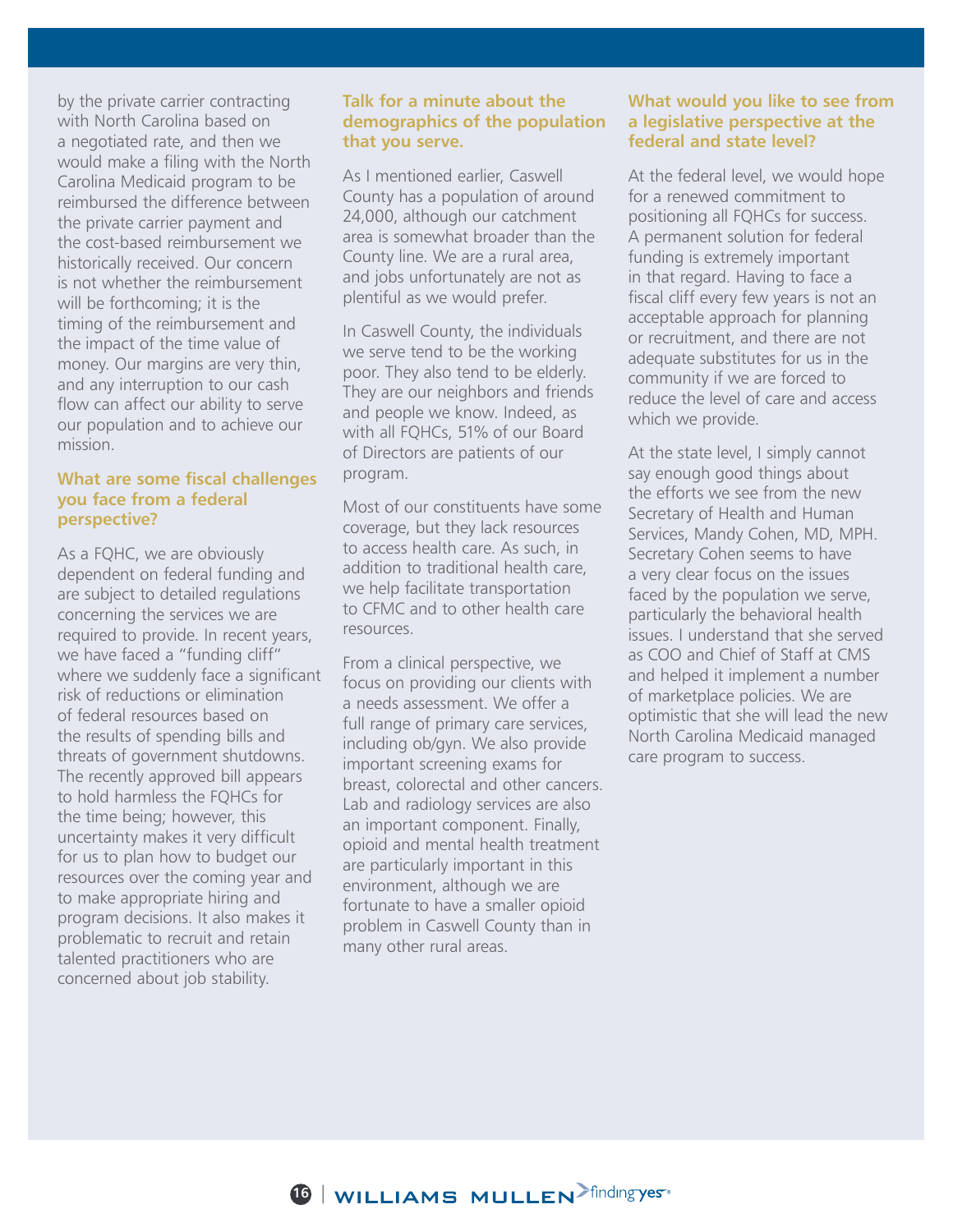# HEALTH CARE TEAM SPOTLIGHT: MAGGIE S. KRANTZ

#### *By Patrick C. Devine, Jr.*

Have you noticed that our team seems to be eating a lot more German chocolate lately? Or that you see some emails sent at very early hours? We have Maggie Krantz to thank for those. Maggie, a long-time member of our Health Care team, has moved to Kaiserslautern, Germany, for a few years thanks to her husband's career. And thanks to the magic of technology, she continues to be part of our team.

Maggie is a native of Poland who moved to Germany as a child. She married a U.S. serviceman and moved to the United States, earning her JD at the University of Virginia School of Law just a few years after moving here. She practiced health care law with several members of our team before moving back to Germany in 2009. While in Germany, she served as a health care specialist to the U.S. Army Medical Department Activity Bavaria, the largest footprint in the U.S. Army Medical Command, with seven geographically dispersed outpatient clinics and approximately 400 providers and 40,000 beneficiaries. while also working on a contract basis with Jamie Baskerville Martin, Dominic Madigan and Jeremy Ball. The team was thrilled when she

moved back to the Richmond area in 2014, and she quickly reintegrated with the group. But in late 2017, Germany beckoned again. "There was no question that we wanted Maggie to continue on our team," said Jamie Baskerville Martin, chair of Williams Mullen's Health Care practice. "Maggie is an extraordinary lawyer with great experience in Certificate of Public Need (COPN) and both state and federal regulatory matters. Her institutional knowledge of our clients is irreplaceable." So, with a laptop, some office supplies, and an internet connection, we were in business. Maggie's new "office" is a charming 200-year-old farmhouse in Kaiserslautern, Germany, and she starts her day right when the night owls here are heading to bed. As always, Maggie can still be reached at (804) 420-6420 or mkrantz@ williamsmullen.com.

"The time difference has worked to our advantage," said Martin. "We toggle projects back-and-forth all the time, but with Maggie working in Germany, it's as if we have an overnight law office. It's great to wake up in the morning and be greeted by work that has magically progressed overnight!"

"It's been a wonderful way to balance both family needs and my career," said Krantz. Martin, a member of Williams Mullen's Women's Initiative Network Steering Committee, agrees. "Too often, the traditional structure of law practice is not compatible with two-career families. Some flexibility can go a long way toward helping us retain, and our clients benefit from, the knowledge of experienced lawyers."

And if you show up on a day when Maggie has sent a 20-pound box of German chocolate, Guten Appetit. Per many requests, we are diligently researching the legality of shipping some of Germany's finest beers here, too.